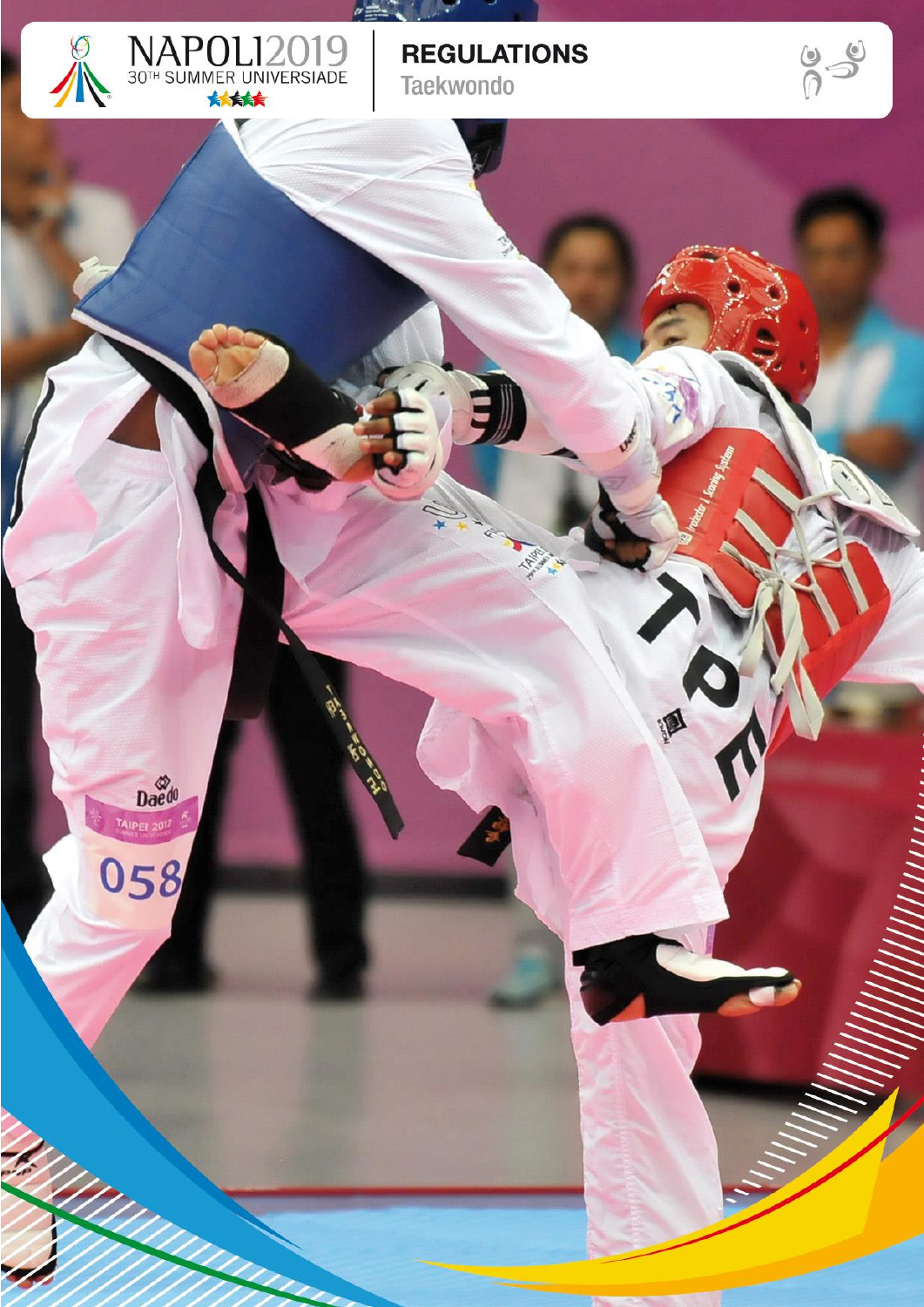# **TAEKWONDO**

### **1. GENERAL TERMS (2019 NAPLES SU ONLY)**

- 1.1 The Taekwondo events will be organised in accordance with the most recent technical regulations of the World Taekwondo (WT). In any dispute, the English text will be regarded as authoritative.
- 1.2 The programme and duration of the competitions are fixed by the FISU Executive Committee in agreement with the Organising Committee and the CTI-UE. In principle, the competitions will last seven (7) days and include:

#### **Kyorugi Competition**

| men           | women         |
|---------------|---------------|
| +54kg to 58kg | +46kg to 49kg |
| +58kg to 63kg | +49kg to 53kg |
| +63kg to 68kg | +53kg to 57kg |
| +68kg to 74kg | +57kg to 62kg |
| +74kg to 80kg | +62kg to 67kg |
| +80kg to 87kg | +67kg to 73kg |

#### **Poomsae Competition**

- men's individual category
- women's individual category
- men's team category three (3) athletes
- women's team category three (3) athletes
- mixed team category (pair) one (1) man and one (1) woman
- 1.3 Each country is authorised to enter a maximum of eighteen (18) athletes (maximum 6 for Poomsae and 12 for Kyorugi) for the Taekwondo events, including Kyorugi and Poomsae.

Moreover, individual sparring events of male -54kg and +87kg and female -46kg and +73kg will be cancelled due to limitation of housing for this event only.

1.4 Kyorugi

Each country is authorised to enter the Kyorugi competition with a maximum of twelve  $(12)$  athletes -- (six  $(6)$  men and six  $(6)$  women).

Each country may enter one (1) athlete in each weight category.

A team competition will be organised in each gender with teams composed of four (4) athletes according to the following total weight chosen from among the twelve (12) Kyorugi and six (6) Poomsae athletes of each participating country:

Tag Team Competition weight range: Total Weight

- Male: The total weight of four (4) starting athletes of each match should be 300kg or less.
- Female: The total weight of four (4) starting athletes of each match should be 260kg or less.

Each country is allowed to enter one (1) male team and one (1) female team in the team competition.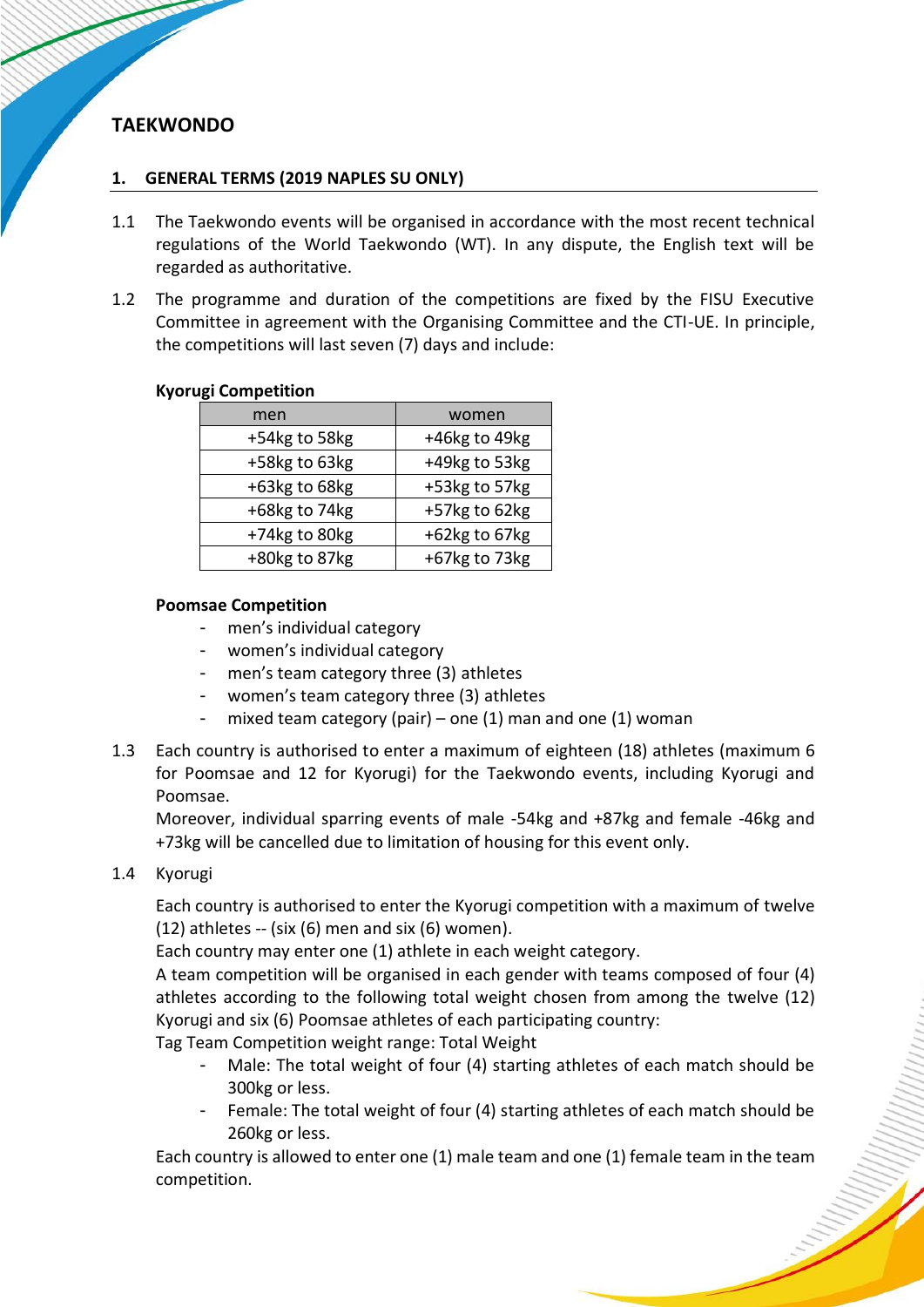# 1.5 Poomsae

Each country is authorised to enter in the Poomsae competition a maximum of six (6) athletes -- (three (3) men and three (3) women).

Each country can enter one (1) man and one (1) woman in the individual competition and one (1) male team and one (1) female team in the team competition.

Each athlete may compete in more than one (1) category of the Poomsae competition. Each athlete may compete in both Kyorugi and Poomsae.

All athletes must have a valid WT license. The license number must be properly indicated on the individual entry form.

1.6 At the first General Technical Meeting, the Head of Delegation or his/her representative shall confirm and sign the official list of athletes.

Any entry not duly confirmed at the first General Technical Meeting, will not be taken into consideration except for force majeure.

# **2. PRE-COMPETITION PROCEDURE**

2.1 Advanced Payment

Two (2) months before the opening ceremony of the Summer Universiade, countries entering the taekwondo competition must confirm their participation with an advanced payment of 50 % of the participation fees per entered athlete and official. The advanced payment shall be directly collected by the Organising Committee.

2.2 Seeding and Draw

Drawing for Poomsae, Individual Kyorugi and Team Kyorugi shall be held immediately following the General Technical Meeting in the same location.

Electronic drawing shall be organised by the OC under supervision of the FISU Technical Committee Chair.

A certain number of athletes may be seeded based on their ranks in the WT world ranking, according to the guidelines stipulated in the by-laws of the WT world ranking.

# **3. TECHNICAL OFFICIALS**

# 3.1 Nomination

All international technical officials are nominated and selected by the FISU Technical Committee Chair and WT.

The OC and the NSF will appoint NTOs to complement the team of technical officials required for Taekwondo.

- 3.2 Number of Technical Officials
	- Kyorugi: twenty-eight (28) international referees
	- Poomsae: sixteen (16) international referees
	- The number of NTOs shall be agreed between the OC and the FISU TCC.
- 3.3 Financial Obligations

Participating countries must pay an ITO contribution fee to the Organising Committee in order to cover the cost (travel, accommodation, full board and the per-diem according to the FISU-WT partnership agreement) of the international technical officials from WT according to the pro-rata of athletes registered.